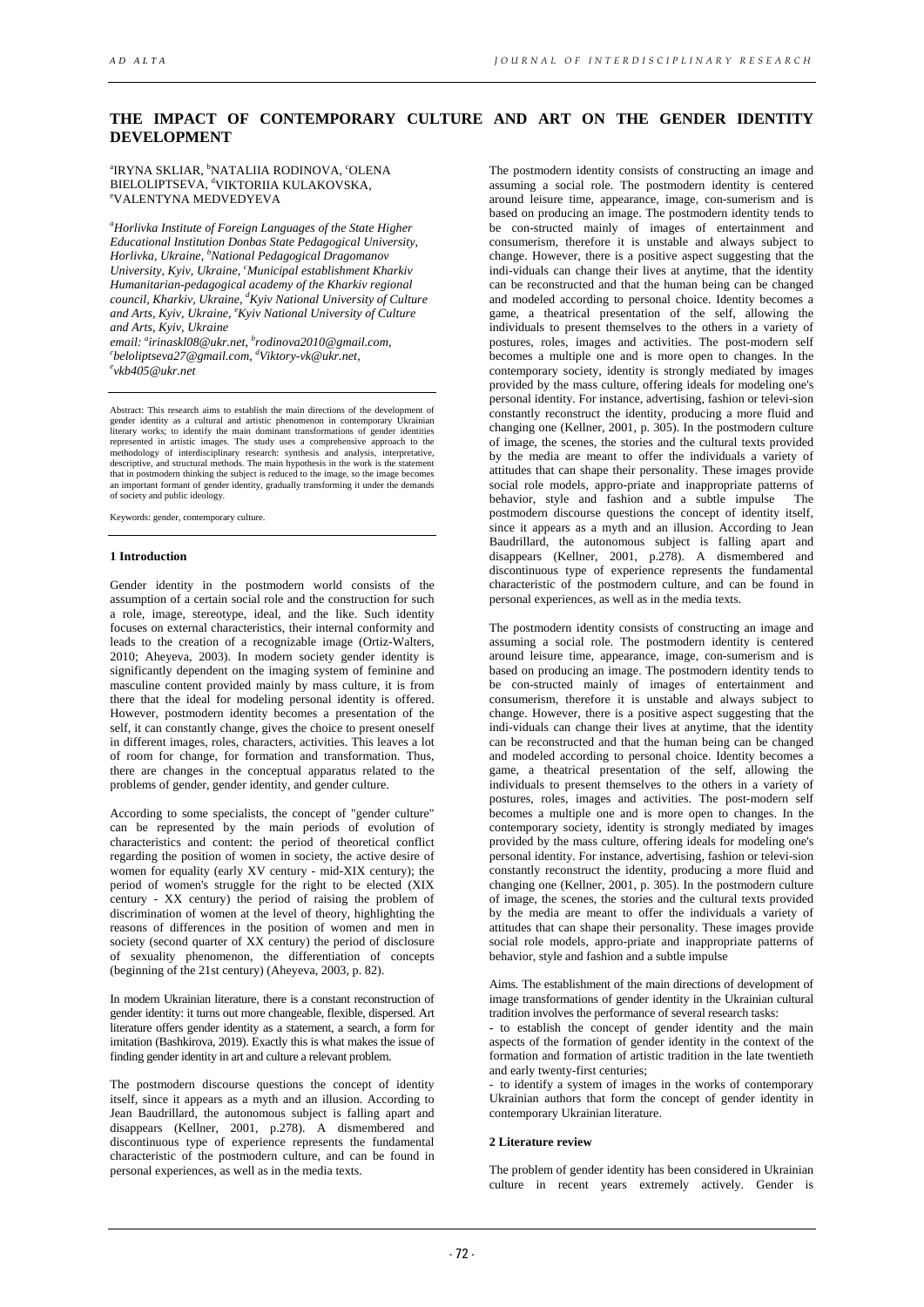multidimensional, and studies of this direction are characterized by a wide range of problems discussed, such as the mutual influence of women's identity and acute social problems, global politics and its impact on women's drug addiction (Brennan, A. et al, 2020); national cultures and ways of expressing gender (Ginbar, 2017) axiological foundations of contemporary pedagogy, leadership, choice, and gender (Bolman, Deal, 2008; Cojocariu, 2014) dimensions of intercultural contexts in other cultures (Fritz et al, 2002; Leontiev, 2003; Čuhlová, 2019) psychological manifestations of gender, connections between emotions, social information and aggression (Smeijers, 2020; Prince et al., 2020); the problem of leadership in the context of gender politics (Priola, 2004). The gendered culture of specialists in the social sphere is investigated. Under the concept "gender culture of specialists in the social sphere" we understand a special system of implementation of professional skills and abilities, manifested through a set of developed relevant intellectual, value-semantic, motivational, and behavioral characteristics based on knowledge of the basics of gender theory, development of spiritual needs, assimilation of values, norms and rules of gender-role behavior, which corresponds to the principles of gender parity and democracy the principles of (Byeloliptseva, 2021).

Modern Ukrainian literature as a kind of culture also forms new semantic and attitudinal components of gender identity (Osnovy teoriyi genderu, 2004). Several scientists are studying the embodiment of gender identity, considering the correlation of female reader and female author in post-socialist literature (Aheyeva, 2003; Andrukhovych, 2015) formation of feminism through the prism of gender literature and criticism in a historical perspective (Osnovy teoriyi genderu, 2004); analyze gender models in Ukrainian women's prose by the example of novels by Oksana Zabuzhko (Burovyts'ka, 2020) determine the problems of correlation of gender, discourse and genre organization of the work in Ukrainian mass literature (Filonenko, 2011). Damean (2006) considers media discourse as a creator of female identity, where the focus is on middle-class women, on whom the models of femininity offered by media discourse significantly derive. It turns out that the ability to define one's own identity and to choose from a variety of models is narrowed. All of this is limited and induced by media discourse. If we accept the standards of femininity from the mass culture, the choice of models to follow is quite predictable. In contemporary Ukrainian literature, there is a way out of this vicious circle, artistic images of Ukrainian prose and poetry of our time provide different perspectives for expanding the circle of choice, and thus a deeper and more socially harmonized choice of gender identity as well. It is in this vein that the research work should be continued.

#### **3 Materials and research methods**

To fully understand the results and answer the questions addressed in the study, the research team resorted to many methodological developments and theoretical studies.

The study of gender identity in the artistic and cultural paradigm of modernity, the disclosure of the theme of gender within a literary work should be based on a comprehensive approach, which could take into account the multidimensional nature of fiction, the correlation of traditional, emotional and axiological, national principles in determining gender identity. A systematic approach (analysis and synthesis), deductive and inductive methods were used to work with theoretical material. Also, the method of interdisciplinary research, taken to determine the specific characteristics of the theme of gender, which manifested itself at different levels of knowledge (history of literature, theory of genres and stylistics, philosophy of literature, cultural studies) was applied in the work. The possibilities of the interpretative method, which was used for the analysis of artistic images as complex synthetic structures, were also taken into account. The study presents descriptive and structural methods to describe a literary work as an integrated functional unit, where the components correlate with each other, forming a compositional and ideological unity.

## **4 Results**

The issue of gender identity as an artistic, literary, philosophical and cultural problem is actively raised, there is a constant internal discussion even dialogue between different hypostasis, types, and forms of gender identity, which offers and develops modern Ukrainian society. Therefore, the gender issue is directly or indirectly original and brightly presented in modern Ukrainian literature, in the works of such artists as Oksana Zabuzhko, Maria Matios, Liubko Deresh, Serhiy Zhadan, Max Kidruk, Eugene Polozhyi, and Sofia Andrukhovych.

The concept of "gender identity" is directly based on social and cultural representations of femininity and masculinity. Gender images in art and culture constantly function and are considered in the context of social roles, significance, sexuality. Fiction is no exception.

The problem of gender identity is presented openly, brightly, and aggressively in the works of O. Zabuzhko. In the beginning, it was certain destruction of stereotypes and ideas about gender, which was formed in the early '90s of the XX century in Ukrainian society. In the novel "Poliovi doslidzhennia z ukrainskoho seksu " the author all the time heatedly polemicizes with the audience, aims to refute the outdated provisions of patriarchal morality. The whole work is a construction and defense of her feminine universe, where aggressiveness, scandal, and outrage are, above all, an attempt to single out feminist issues, to make them visible and autonomous part of the contemporary Ukrainian cultural and artistic space.

And further, the Ukrainian literature of the XXI century is open to the question of dialogue between different gender mentalities, there is an active movement toward the harmonization of the world and relations between the sexes. All the transformations of gender roles associated with changes in the economic and political status of modern women, emancipation destroys the traditional notions of masculinity. In contrast to the established gender parity in Soviet literature, where the masculine always dominates, the world of contemporary Ukrainian literature promotes the deconstruction of such parties. It is the establishment and acceptance of the social independence of women, the theme of a strong woman and a weak man appears. According to Serhiy Zhadan, there are certain transformations of such a psychological collision, defenselessness, weakness - the love of the husband for the "businesswoman". In the XXth century in the artistic tradition and literature there is a blurring of gender boundaries, the vectors of identification of "masculinity" and "femininity" are changing. Ukrainian writers, regardless of gender, strive to find new answers to the questions of gender identity, the definition of the authenticity of men and women.

In the works of Serhiy Zhadan, gender identity is part of the worldview that emerges at the turn of 1990-2000. It is postmodern transitivity, uncertainty, a sense of catastrophe, and loss of reference points. Viewing traditions and standards, generates and viewing social roles and cultural stereotypes, all moving well through irony, a certain cynicism, and pain of acceptance. Such are the prose works, such as the short story "Kassa spravok ne daet" and poetry, such as "Slovari na sluzhbe tserkvi" "Paprika," and others. The woman in such works is independent, strong, such that she makes decisions and does not belong to herself. The characteristic of S. Zhadan's work is a combination of "flaccid radicalism", the spirit of consumerism, and irony with the ideas of all-around goodness, the strength of personality, the ordinary acceptance of man himself in the new world woven into the fabric of emotions. These little realized changes have been buried by critics under a pile of acute social, attitudinal, historical, axiological problems. However, no less significant changes manifested in Ukrainian literature and directly related to changes in the positioning of the gender theme. A similar trend can be observed in the fiction prose of M. Kidruk, that along with the techno-thriller "Bot" and several novels presents the gender context, which is an integral part of that natural, mysterious and interesting world of people, presented in the works of the author. His immersion in the world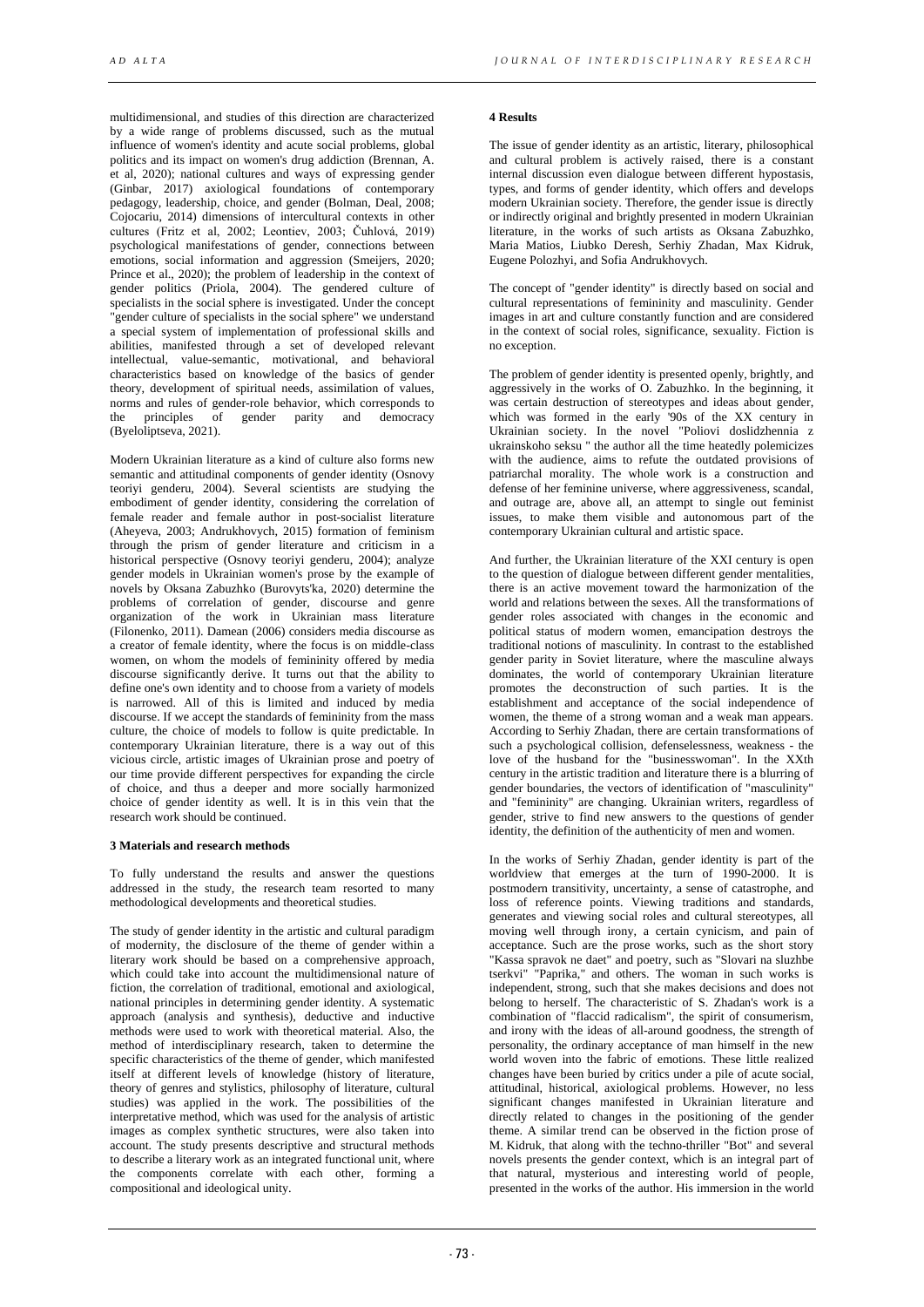of man, his state of mind, detailed descriptions create a new identification of women. All the more so that the focus on the mass reader assumes a mass-cultural version of the social issues and psychological depth of the author's interesting.

S. Andrukhovych's novel "Feliks Avstriya" is also characterized by immersion in the inner world of man, his consciousness, and the changes that occur to the characters in a particular sociocultural environment. This is a postmodern novel that takes the "daily" and the marginalized image of the simple maid Stepha the Black. The novel is full of mythology (Stepha is fire, Adele is water) towards Stepha and she dies in the fire. The apocalyptic mood of the novel is a constant leitmotif through the work: Steph's parents and Dr. Unger's wife die in the fire, and pictures of a worldwide flood are constantly mentioned. But the search of the heroines of the novel for themselves, for their own identity, among the presented alternatives and opportunities to choose their path, to realize themselves as individuals, is also a search for gender identity. The discovery of one's role in a complex world, the understanding of the destination, and the vision of life's path dies with the heroine. The presence of artistic constants (fire, water, mother), associated with the universality of the feminine, form the concept of a woman-universe, a separate individuality, and personality. Through such artistic constants consists of the concept of woman as a separate world.

The melodramatic character of Maria Matios' novels in the broad sense of the term is represented in the depiction of love relationships between men and women, but this melodramatic character in the genre of "social melodrama" is closely intertwined with those social problems and acute social problems that disturb public opinion.

The story of Maria Matios, "Uchora nemae nide" along with diagnosing the social malaise of society, emerges against the background of the classic melodrama plot "the minister is a journalist," where the priority becomes emotion, sensitivity, not reason, but the heart determines the behavior of the characters. Based on the codes and models inherent in mass literature, Maria Matios forms a complex set of philosophical, psychological, and social problems. The composition and stylistic solution complicate the simple formula of Cinderella, make the artistic understanding of the state and problematic issues of Ukrainian society and the changing roles of men and women in the course of civilizational changes productive.

There is a constant rethinking and reorientation to new gender identities. Thus, initiation models are transformed in Ukrainian modern literature, consistently presenting the motif of confrontation of "fathers", where the mythological roles of God and power are given through the generation. Such an initiation model of the return of the lost ancestral memory is presented in the work of Liubko Deresh "Namir!". The main character Petro reveals his singularity and the similarity of that singularity with his grandfather - such an artistic model at its center contains the idea of initiation, we can say a peculiar form of finding one's own gender identity. The protagonist undergoes initiation, thus crossing the border, sacralizing himself to receive a new hypostasis of being - "enlightenment". Once again, we have the realization of the semiotic opposition of fellow - strangers, where the isolation is indicative of a small group of "fellow" enlightened men and "stranger" women. This distribution is also conveyed through the image of space. The space for the insiders is the grandfather's study, the country house. The misunderstanding of their own and the strangers are also in the sphere of emotional and behavioral. Symmetrical is the behavior of uninitiated women in "fellow": both Baba and Gotsa Drala, Petro's beloved despite all their differences, prevent the men from going outside the ordinary world. Baba does not allow his grandfather to travel, and the girl refuses to go beyond reality with Peter. And this vividly demonstrates the commonality of the gender positions of Baba and the beloved, although one is a peasant and the other an artist. It is a deeply hidden, but vivid idea that the gender of the time cannot be determined only by occupation and social status, it is a multidirectional position. The gender inverse artistic model used in the novel "Namir!" by

Liubko Deresh is deeply mythological but completely modern. Outlined in line with Jungian theory, the idea of expanding individual consciousness, following the hereditary line (Dematra-Cora), is embodied in the positive images of the male lineage, where the female line appears as a world of strangers and provokes the hero to personal rebellion against purely biological ties, not sufficient to enter the circle of "fellows".

The modeling of the female view of the world is presented in Eugene Polozhy's work "Dyadechko na im'ya Bog" (Uncle on the Name of God). It is primarily a demonstration of the Ukrainian mentality, traumatized by centuries of discord and suffering, the formation of the gender image of the "captive woman," the mother, enslaved and condemned to suffering. Abused Mother-Ukraine remains in contemporary Ukrainian literature, it is a permanent constant of Ukrainian mental consciousness and is embodied in the themes of earnings, slavery, and domestic violence. It is the theme of domestic violence and the tragic fate of Mother Ukrainian that is presented in this novel by Eugene Polozhyi.

The formation of new boundaries of gender identity is associated with the marginalization of heroines: prostitute emigrant offended single woman. This is primarily a transformation of the image of a girl-prisoner, who suffers dissent and must go to a foreign land in search of peace and a better life. Similar motifs can also be found in the poems of Serhiy Zhadan (poem "Slovniki na sluzhbi tserkvy"). The inability to realize one's own identity is a theme that opens up deformations of gender mentality, threats to one's own national identity, unfavorable social and political conditions for realization, colonial trauma, and the like. A peculiar reflection of such pain is also conveyed through the portrayal of physical suffering, childbirth, is an exclusively female experience. Thus, the novel "Dyadechko na im'ya Bog" depicts a "hellish" maternity hospital and an expensive European clinic. And in the maelstrom of wanderings in the note's literate creates a gallery of images of women, presenting a picture of the modern gender identity of the mother  $-$  a young monk who is preparing to become a mother; a good mother and a good wife, who was previously a prostitute: a mother suffering from domestic violence.

Along with repetitions of the traditional for the Ukrainian mentality image of the mother is built the image of a woman, must choose her destiny and be realized. Deconstruction of the myth of sanctity and devotion to motherhood is destroyed, determined by aggressive accusations and outrage, for example, in the novel by O. Zabuzhko "Musei pokynutyh secretiv", where readers are thrust into the image's corps of lazy, infantile, selfserving, and evil mothers. In the works of O. Zabuzhko child-free is presented in the context of feminist intensions – the right to own realization, freedom of choice, freedom from supervised gender roles, and independence in the formation of life priorities. The destruction of the mythologem of holy motherhood occurs consistently and is an important part of the plot. In general, the structure of gender identity, manifested in contemporary Ukrainian literature, can be presented as several components (Figure 1).



Figure 1 – Components of gender identity as clearly presented in Ukrainian contemporary literature (author's development) (*author's note*)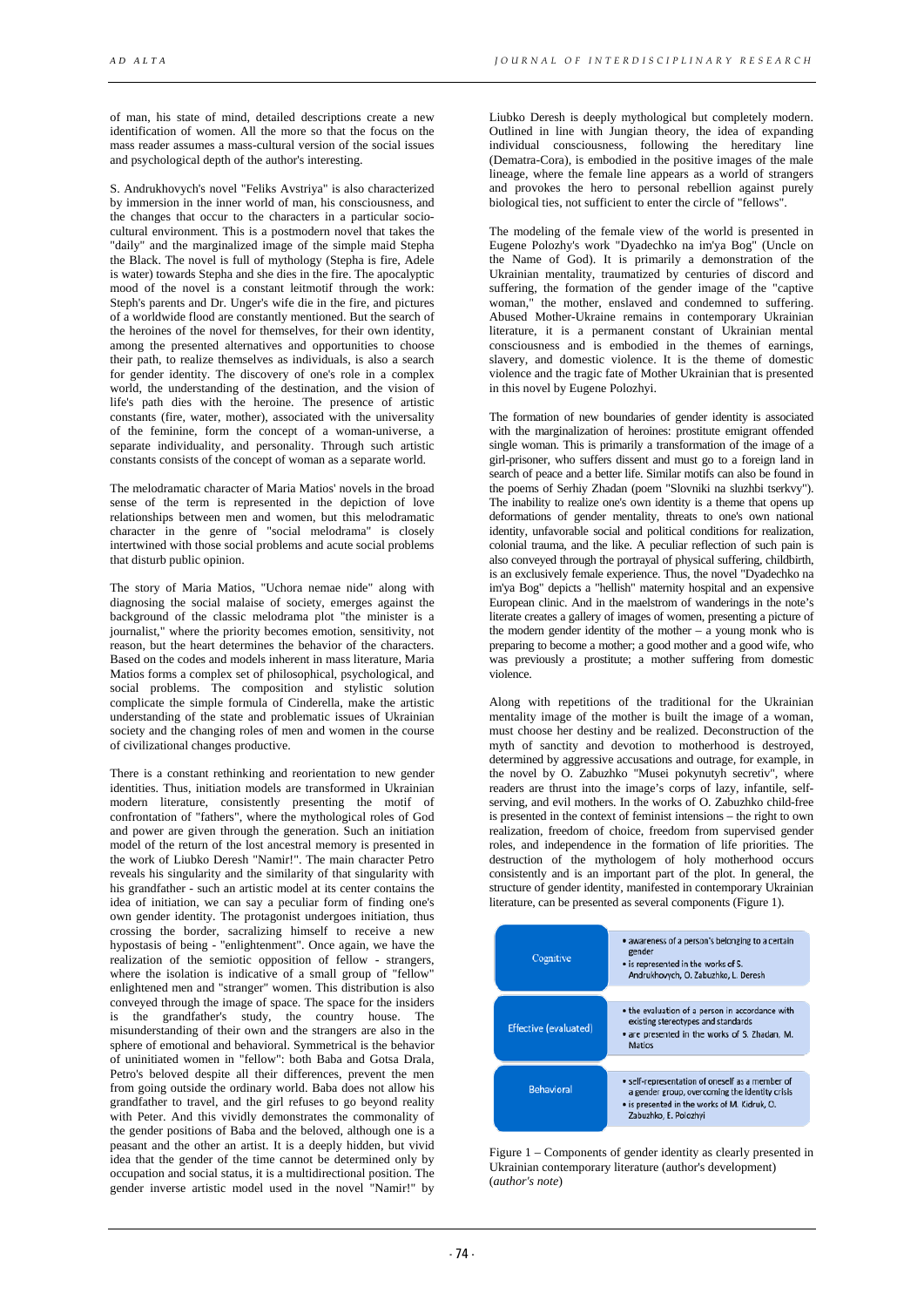Ukrainian worldview positions, sensitivity to changes in gender identity, political, cultural, social, and general worldview realities are fully represented in modern Ukrainian literature. Nonacceptance and alienation is another characteristic of gender identity, which is presented in the Ukrainian contemporary literature and becomes more and more frequent with time. It is also important to keep in mind that gender identity from this position is not connected with family ties, it is a phenomenon of another higher-level (psychological, emotional, and mental).

## **5 Discussion**

V. Aheyeva (2003, 2011, 2015) notes three stages in the development of feminist literary criticism in her study of the foundations of gender theory. The first stage is the era of European modernism, where the works of W. Woolf and S. de Beauvoir stand out, which defined many problems that are still relevant today. In our opinion, the social conditioning of gender identity remains one of the main components and problematic issues of contemporary art. At the second stage, the researcher (V. Aheyeva, 2003) associates with the era of socialist realism in Ukrainian literature, where gender issues were not prominent, pressed by the weight of collectivism, social and asexual. At the third stage, at the turn of the cultural epochs of the twentieth and twenty-first centuries, there was a revision of traditional definitions of civilization, approaches to the conceptual foundations of socio-cultural order proper, where the traditional was subject to substantial revision. In the maelstrom of questions of the relationship between the feminine and the muscular, the accents began to change steadily, so the question of gender identity, sexuality/creativity, sexuality/neuroticism came up so sharply. In our opinion, these questions in the literary creativity and culture of Ukraine are becoming urgent and vital, because they not only define the need to keep high standards of European culture, ultimately to get away from the policy of "race" in the formation of ideological image priorities. But they also determine the way to return to the roots of the Ukrainian mentality, which for many centuries were buried under the patriarchal imperial-Soviet pressure.

The concept of gender identity is presented as variable, under the main approaches adopted in the modern humanitarian paradigm, three main lines are highlighted (Il'yina, 2018; Popovich, 2016). These are the transhumanistic approach, where there is a denial of the social nature of intelligence, and preference is given to cybernetic intelligence; the second - the denial of any correction of gender identity; the intermediate approach, where the coexistence of biological nature and technology is accepted, work on the development of effective mechanisms of coexistence of man, technology and mechanisms of adaptation to the reality of modern society (Yanykina, 2015). In our opinion, the role of art and cultural mediation of fiction is also a significant social factor, should influence gender identity. The combination of man with his personality traits, value orientations, and the technology of the modern world should be humanized and labeled through artistic and cultural pursuits. Modern civilization must seek consensus in the construction of gender identity, relying on the core of culture, technology, and personal values.

## **6 Conclusion**

In the modern Ukrainian artistic paradigm, there is a constant rethinking and reorientation to new gender identities, which is associated with sharp ideological, technological, and worldview changes of civilizational vectors.

The preservation of Ukrainian worldview positions, sensitivity to changes in gender identity, bear modernity, political, cultural, social, and in general worldview realities are well represented in the modern Ukrainian literature.

Under the concept of "gender identity," we understand the culturally and socially conditioned dimension of masculine and feminine, human and female principles. Gender images in art and culture are the result of comprehension of sexuality and social identity.

Rejection and alienation are some of the characteristics of gender identity, which is represented in Ukrainian contemporary literature, and over time is becoming a more and more noticeable trend. It is also important to consider that gender identity from this position is not tied exclusively to the family lineage, it is a phenomenon of another higher-level – psychological, emotional, mental.

The main images in the works of modern Ukrainian authors, forming the concept of gender identity in the modern Ukrainian literature are oppositions, indirectly from a full of contradictions and at the same time variable identity. This is the cultivation of the image of a woman-mother and manifestation of her antagonistic image of a child-free. Depiction of traumatized Ukrainian mentality through the images of a woman-prisoner, immigrant, victim of violence and proclamation of life stability and independence of a businesswoman and modern Cinderellajournalist, images of initiation in the honey of opposition "fellow-stranger", where more deeply there is an opposition in the relationship of feminine and masculine.

Further analysis of the problems of transformation of gender identity under the influence of cultural and artistic studies is relevant for modern literary, philosophical, cultural, and art studies in particular.

## **Literature:**

1. Aheyeva, V. (2003). Zhinka-chytach i zhinka-avtor u post·sotsrealistychniy literaturi. *Zhinochyy prostir*. Kyiv, 277–  $284.$ 

2. Aheyeva, V. (2015). Khto boyitya pryvydu matriarkhatu,

*Apolohiya modernu: obrys.* Kyiv., Hrani-T, 180–193

3.Andrukhovych, S. (2015). *Feliks Avstriya*. Lʹviv, 280

4[.Baxter, N.](https://www.emerald.com/insight/search?q=Neil%20Baxter) (2021). Conclusions: Running, Society and Identity. In: *Running, Identity and Meaning* (*Emerald Studies in Sport and Gender*), Emerald Publishing Limited, Bingley, 169– 192. Available at: [https://doi.org/10.1108/978-1-80043-366-](https://doi.org/10.1108/978-1-80043-366-320210008) [320210008](https://doi.org/10.1108/978-1-80043-366-320210008)

5.Byeloliptseva, O. (2021) Praktychnyy dosvid formuvannya hendernoyi kul'tury fakhivtsiv sotsial'noyi sfery v neformal'niy osviti doroslykh. *Osvita ta pedahohichna nauka*, vol. 176, 81–88.

6[.Brennan, A.,](https://www.emerald.com/insight/search?q=Ailish%20Brennan) [Buxton, J.,](https://www.emerald.com/insight/search?q=Julia%20Buxton) [Margo, G.,](https://www.emerald.com/insight/search?q=Giavana%20Margo) [Burger, L.](https://www.emerald.com/insight/search?q=Lona%20Burger) (2020). Queer Feminine Identities and the War on Drugs. In: *The Impact of Global Drug Policy on Women: Shifting the Needle*, Emerald  $213-216$  Available at: <https://doi.org/10.1108/978-1-83982-882-920200029>

7.Burovytsʹka, A. I. (2020). Transformatsiya hendernykh modeley u suchasniy ukrayinsk iy zhinochiy prozi (na prykladi romaniv Oksany Zabuzhko «Muzey pokynutykh sekretiv» ta «Polʹovi doslidzhennya ukrayinsʹkoho seksu»). *Vcheni zapysky TNU imeni V. I. Vernads ʹkoho. Seriya: Filolohiya. Sotsialʹni* 

*komunikatsiyi*, vol. 31 (70), no 3, 113–118, Available at: https://doi.org/10.32838/2663-6069/2020.3-2/18

8.Bashkirova, O. 2019. *Henderni khudozhni modeli suchasnoyi ukrayinsʹkoyi romanistyky,* Kyiv, 454. Available at: https://core.ac.uk/download/pdf/199182418.pdf

9.Bolman, L., Deal, T. (2008). *Reframing organizations: Artistry, choice and leadership*. San Francisco: Jossey-Bass, 528.

10. [Cojocariu Venera-Mihaela](https://www.researchgate.net/profile/Cojocariu-Venera-Mihaela) (2014). Is there an Axiological Background Favoring the Initial Training in the Didactic Career for the Primary and Preschool Didactic Career? *[Social and](https://www.researchgate.net/journal/Procedia-Social-and-Behavioral-Sciences-1877-0428) [Behavioral Sciences,](https://www.researchgate.net/journal/Procedia-Social-and-Behavioral-Sciences-1877-0428)* vol. 137, 100–104. Available at: https://doi[: 10.1016/j.sbspro.2014.05.259](https://www.researchgate.net/deref/http%3A%2F%2Fdx.doi.org%2F10.1016%2Fj.sbspro.2014.05.259)

11. Damean, D. (2006). Media and gender: Constructing feminine identities in a postmodern culture. *[Journal for the](https://www.researchgate.net/journal/Journal-for-the-Study-of-Religions-and-Ideologies-1583-0039)  Study [of Religions and Ideologies,](https://www.researchgate.net/journal/Journal-for-the-Study-of-Religions-and-Ideologies-1583-0039)* vol. 5(14), 89–93.

12. Ginbar, N. (2017). The Cultural Expression of Xunduu (Coupling) in Oromo Knowledge of Gender. *Sociology and Anthropology,* vol. 5(1), 76–84. Available at: http://doi.org/10.13189/sa.2017.050109.

13. Ilʹyina, O. (2018). Kryza hendernoyi identychnosti u suchasnomu svit, *Filosofsʹki obriyi, n*o 39, 116-130. Available at: http://doi.org/10.5281/zenodo.1296502